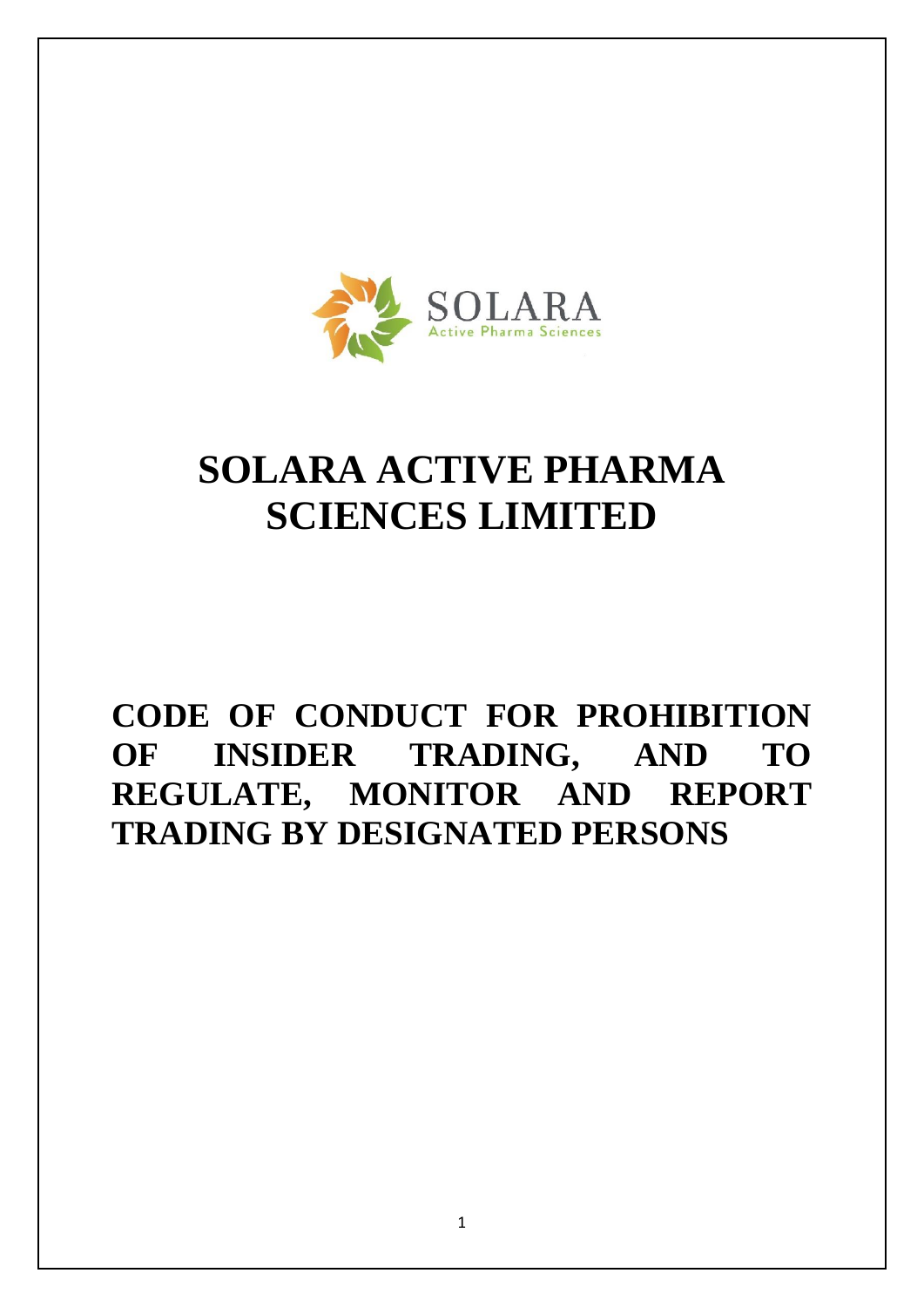#### SOLARA - CODE OF CONDUCT FOR PROHIBITION OF INSIDER TRADING AND TO REGULATE, MONITOR AND REPORT TRADING BY DESIGNATED PERSONS

#### 1. INTRODUCTION

The Board of Directors of the Company has adopted the amended policy for prevention of Insider Trading titled "Solara – Code of Conduct for Prohibition of Insider Trading and to Regulate, Monitor and Report Trading by Designated Persons", which shall come into effect on April 1, 2019. This Code lays down the governance for dealing with UPSI and trading by the Company, Designated Persons and immediate relatives of Designated Persons.

The Code has been adopted in accordance with the terms of Regulation 9 (1) read with Schedule B of the Securities and Exchange Board of India (Prohibition of Insider Trading Regulations) 2015, as amended from time to time ("Regulations").

#### 2. APPLICIBALITY

This Code shall be applicable to Designated Persons and the Immediate Relatives of the Designated Persons defined herein.

#### 3. GENERAL PRINCIPLES

The underlying principles in defining the Code:

- Ensure confidentiality of all UPSI, its business and affairs and make no use of the UPSI for personal interest.
- Ensure UPSI is disseminated as required under the Regulations.
- Determine the Designated Persons to be covered by the Code.
- To ensure handling of UPSI on need to know basis.
- Ensure compliance of all applicable laws and regulations including Company's internal policies.

#### 4. DEFINITIONS

- 1) "Act" means the Securities and Exchange Board of India Act, 1992, as may be amended from time to time.
- 2) "Audit Committee" means the audit committee of the Company.
- 3) "Board" means Board of Directors of the Company.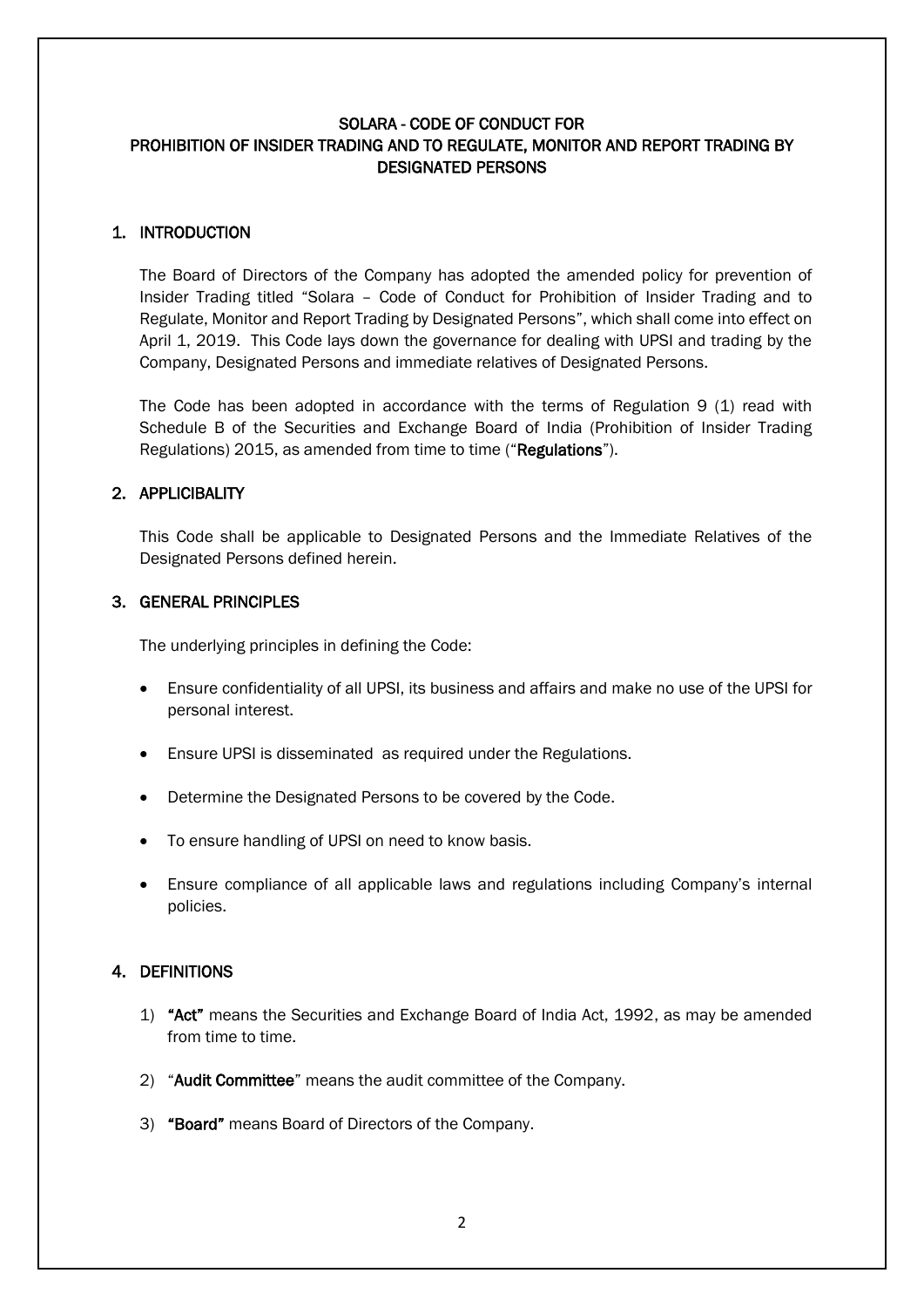- 4) "Code" means this Code of Conduct for Prohibition of Insider Trading and to Regulate, Monitor and Report Trading by Designated Persons in the Securities, as amended by the Board from time to time.
- 5) "Company" means Solara Active Pharma Sciences Limited
- 6) "Compliance Officer" means Company Secretary of the Company.
- 7) "Connected Person" shall have the meaning ascribed to it under Regulation 2(d) of the Regulations.
- 8) "Designated Persons" shall include the following:
	- a) Promoters of the Company;
	- b) Directors of the Company;
	- c) Employees of the Company in the cadre of Vice Presidents & above;
	- d) Employees associated with Managing Director and CEO's office;
	- e) Employees of Central Finance (excluding Shared Services), Secretarial and Legal Departments;
	- f) Employees of Corporate Action/ Project Specific Teams;
	- g) CEO and employees up to two levels below the CEO;
	- h) Employees that fall in the purview of 8(c) to 8(g) in relation to the Material Subsidiaries they are employed with;
	- i) any other employee designated by the Board in consultation with the Compliance Officer, either for a specific period of time or for an indefinite period of time, based on such person's role, function, designation and seniority in the Company and the extent to which such person may have access to UPSI; and
	- j) any support staff which may have access to UPSI.
- 9) "Director" means any director on the Board.
- 10) "Employee" means every employee of the Company, including the Directors that are employed with Company.
- 11) "Generally Available" shall have the meaning ascribed to it under the Regulations;
- 12) "Immediate Relatives" means with, with relation to any person, spouse of a person, and includes parent, sibling, and child of such person or of the spouse, any of whom is either dependent financially on such person, or consults such person in taking decisions relating to trading in securities (as set forth in Annexure - C).
- 13) "Insider" shall have the meaning ascribed to it under the Regulations.
- 14) "Legitimate Purpose" shall have the meaning assigned to it in the Code of Fair Disclosure and Conduct of the Company.
- 15) "Promoter" shall have the meaning ascribed to it under the Securities and Exchange Board of India (Issue of Capital and Disclosure Requirements) Regulations, 2018 or any modification thereof.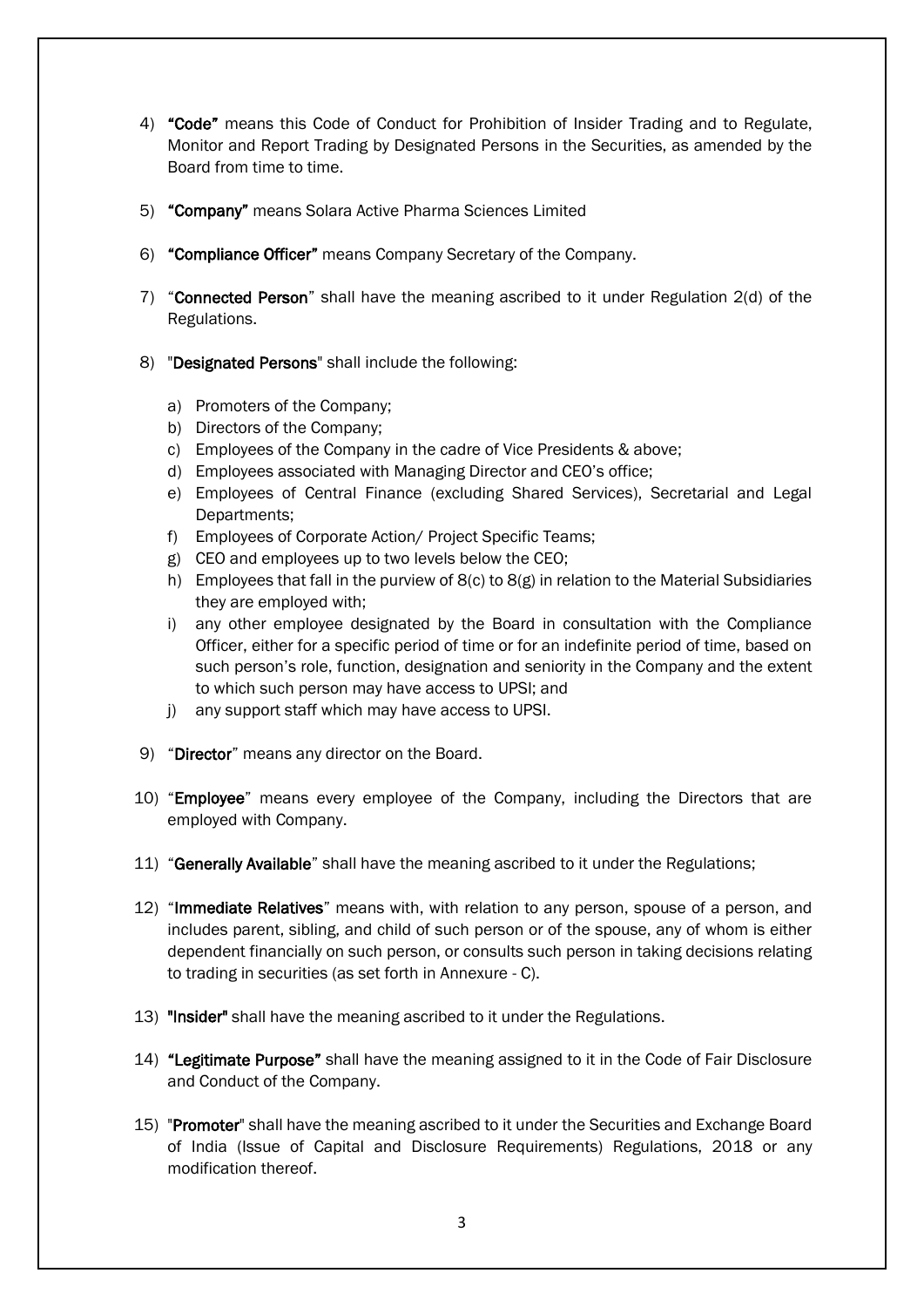- 16) "Securities" in relation to the Company, shall have the meaning assigned to it under the Securities Contracts (Regulation) Act, 1956 (42 of 1956).
- 17) "Takeover regulations" means the Securities and Exchange Board of India (Substantial Acquisition of Shares and Takeovers) Regulations, 2011 and any amendments thereto;
- 18) "Trading" means and includes an act of subscribing to, buying, selling, dealing or agreeing to subscribe to, buy, sell or deal in Securities of the Company and "trade" shall be construed accordingly.
- 19) "Trading Day" means a day on which the recognized stock exchanges are open for trading.
- 20) "Trading Plan" means the plan set-up in accordance with Clause 5 of the Regulations.
- 21) "Trading Window" means a trading period determined by the Compliance Officer, during which Designated Persons are permitted to Trade.
- 22) "Unpublished Price Sensitive Information" or "UPSI" means any information which relates directly or indirectly to the Company or its Securities that is not Generally Available and which upon becoming Generally Available, is likely to materially affect the price of Securities of the Company. Following shall be deemed to be Unpublished Price Sensitive Information but does not limit to below:
	- financial results:
	- dividends;
	- change in capital structure;
	- mergers, de-mergers, acquisitions, delisting, disposals and expansion of business and such other transactions; and
	- changes in key managerial personnel*.*

#### 5. COMPLIANCE OFFICER – APPOINTMENT AND DUTIES

- 5.1 The Board has appointed the [Company Secretary] as the Compliance Officer to ensure compliance with and for effective implementation of the Regulations, as well as this Code, across the Company.
- 5.2 The Compliance Officer shall report to the Board of the Company and shall provide reports to the chairman of the Audit Committee, at such frequency as determined by the Board.
- 5.3 The Compliance Officer shall maintain a record (either manual or in electronic form) of the Designated Persons and their Immediate Relatives and changes thereto from time-to-time.
- 5.4 Responsibilities. It shall be the responsibility of the Compliance Officer to, *inter alia*:
	- (a) set forth policies and procedures for monitoring adherence to the PIT Regulations and this Code, for the preservation of UPSI;
	- (b) address any clarifications sought by any Designated Person / their Immediate Relatives regarding the PIT Regulations and the Code;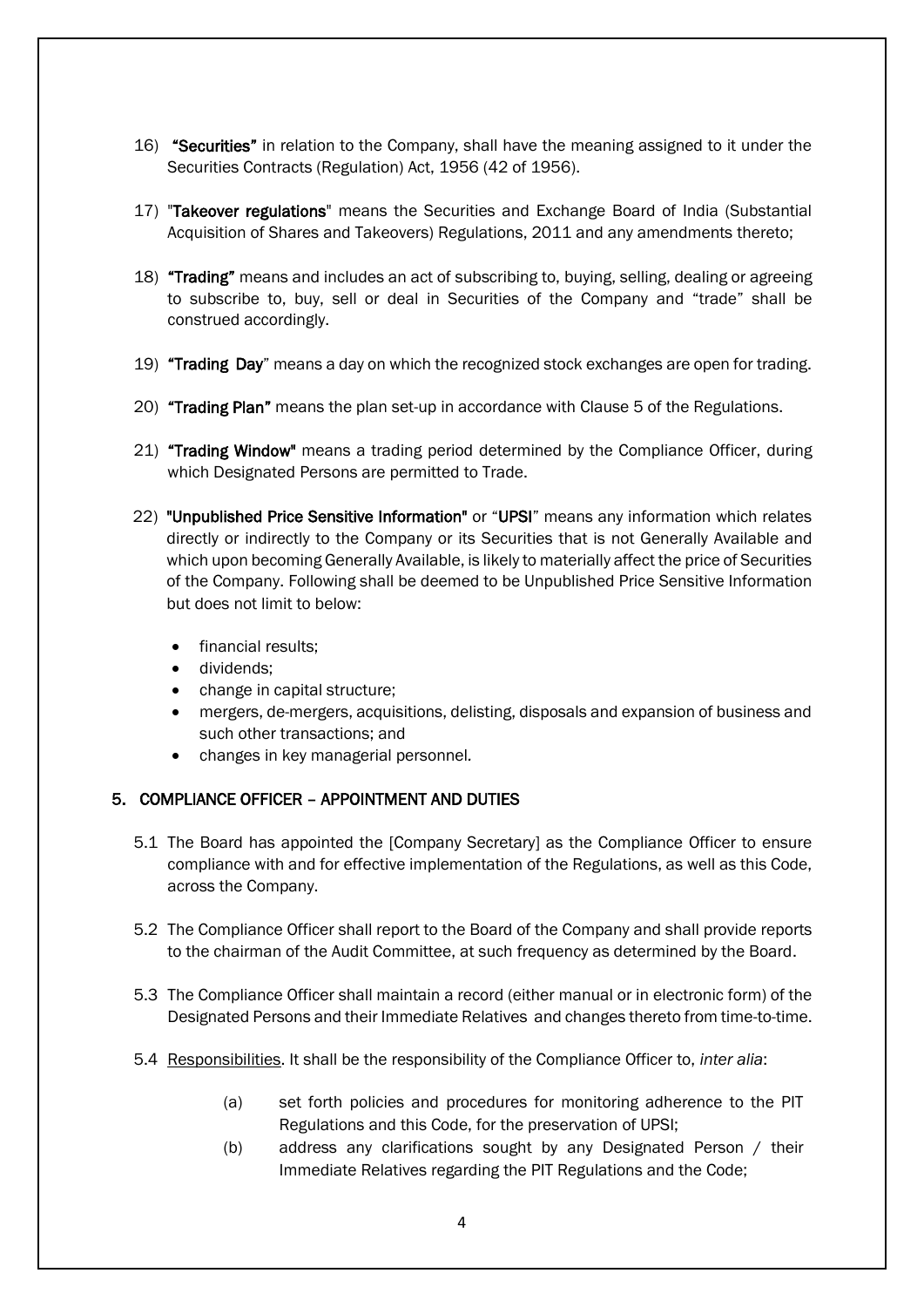- (c) maintain a list of Designated Persons and their Immediate Relatives;
- (d) ensure adherence to the PIT Regulations and this Code while determining pre-clearance of Designated Persons' or their Immediate Relatives' trades, monitoring of trades, and implementation of the Code;
- (e) designate any other officer of the Company, from time to time, to fulfil responsibilities prescribed under this PIT Code during his/her absence.

In furtherance of its responsibilities, the Compliance Officer may in consultation with the [Chief Executive Officer of the Company], determine and include such other Connected Persons or class of Connected Persons, including their Immediate Relatives, from time to time, to whom the restrictions on trading in Securities will apply. However, due regard shall be given to the access by such Connected Person or class of Connected Persons to UPSI of Listed Companies.

5.5 Publication of the Code. This Code will be made available on the intranet/ web-portal of the Company, and all Directors of the Board and employees of the Company will be informed of the same and will also be instructed to review the Code. All the Designated Persons will be presumed to have read and understood the Code and their obligations thereunder. Upon the Code coming into effect, each Director / employee shall conform to the stipulations and obligations under the Code, in the interest of maintaining highest standards of corporate governance and ethics.

# 6. REPORTING REQUIREMENT FOR DESIGNATED PERSONS AND THEIR IMMEDIATE RELATIVES TO INVEST IN COMPANY'S SHARES

- 6.1 Every person on appointment as a Key Managerial Personnel or a Director of the Company or upon becoming a Promoter/ Designated Person shall disclose his holding of the Securities (along with the holding of his Immediate Relatives) of the Company as on the date of appointment or becoming a Promoter/ Designated Person to the Company within 7 days of such appointment or becoming a Promoter/ Designated Person inthe prescribed form.
- 6.2 Every other Designated Person shall file a declaration with the Compliance Officer providing the names of Immediate Relatives within the meaning of this Code along with their shareholdings as on the date of appointment as Designated Person of the Company within 15 days of such appointment in prescribed format (**Annexure A**).

#### *Continual Disclosures*

- 6.3 Every Promoter, Employee and Director shall disclose to the Company the number of such securities acquired/ disposed, by them or by any of their Immediate Relatives, of within 2 (two) trading days of such transaction if the value of the securities traded, whether in one transaction or a series of transaction over any calendar quarter aggregates to a traded value in excess of Rs. 10 lakhs.
- 6.4 Each Designated Person on an annual basis will update the holding details of self and his/her Immediate Relatives within 15 days of 31<sup>st</sup> March each year in the prescribed format (Annexure A).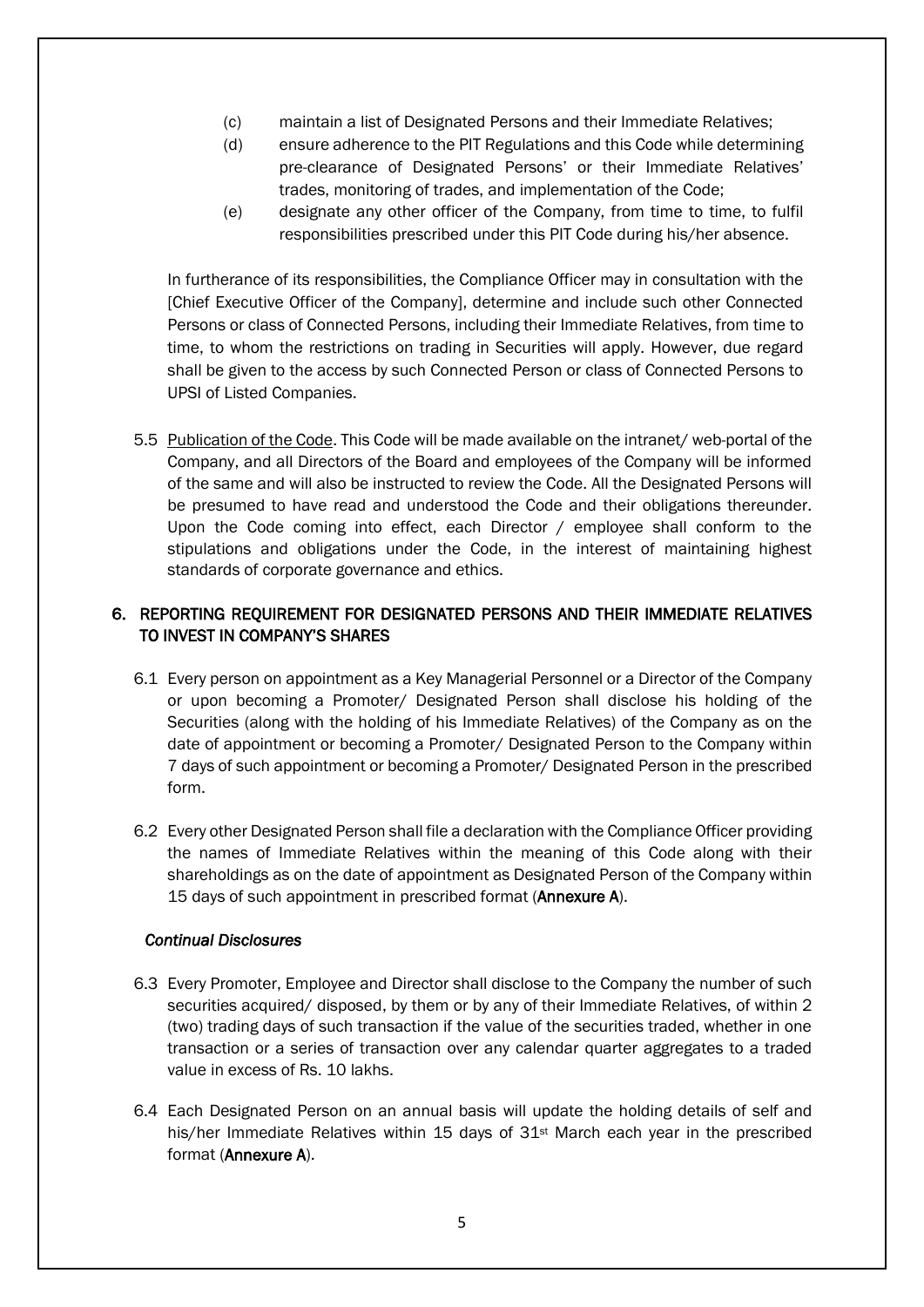6.5 The Compliance Officer shall maintain records of all the declarations in the appropriate form given by the directors / officers / designated persons for a minimum period of three years.

#### *Disclosures by other connected persons*

6.6 The Compliance Officer may require any other connected person or class of connected persons to make disclosures of holdings and trading in securities of the Company in the prescribed format and at such frequency as may be determined by the Company in order to monitor compliance with these Regulations.

#### *Disclosure by Designated Persons*

- 6.7 Ever Designated Person shall disclose the names and permanent account number, or any other identifier authorized by law where permanent account number is not available, of the following persons, to the Company, on annual basis or when the information changes:
	- (a) Immediate Relatives;
	- (b) persons with whom such Designated Person(s) shares a material financial relationship; and
	- (c) phone numbers and mobile numbers of such persons mentioned in (a) and (b) above.

*"material financial relationship" means a relationship in which one person is a recipient of any kind of payment such as by way of a loan or gift during the immediately preceding 12 (twelve) months, equivalent to at least 25% (twenty-five percent) of such payer's annual income but shall exclude relationships in which the payment is based on arm's length transactions.*

- 6.8 Every Designated Person shall disclose to the Company:
	- (a) their permanent account number;
	- (b) names of educational institutions from which they have graduated; and
	- (c) names of their past employers.

#### 7. PRESERVATION OF UNPUBLISHED PRICE SENSITIVE INFORMATION

- 7.1 All Designated Persons shall maintain confidentiality of all UPSI. They shall, while in possession of any UPSI, neither Trade on the basis of UPSI nor communicate such UPSI to any person directly or indirectly by way of making a recommendation for the purchase or sale of Securities. They shall not do the following actions:
	- (a) Communicate, provide or allow access of Unpublished Price Sensitive Information to any person directly or indirectly, including by way of making a recommendation for Trading unless such communication is in furtherance of Legitimate Purposes, performance of duties or discharge of legal obligations;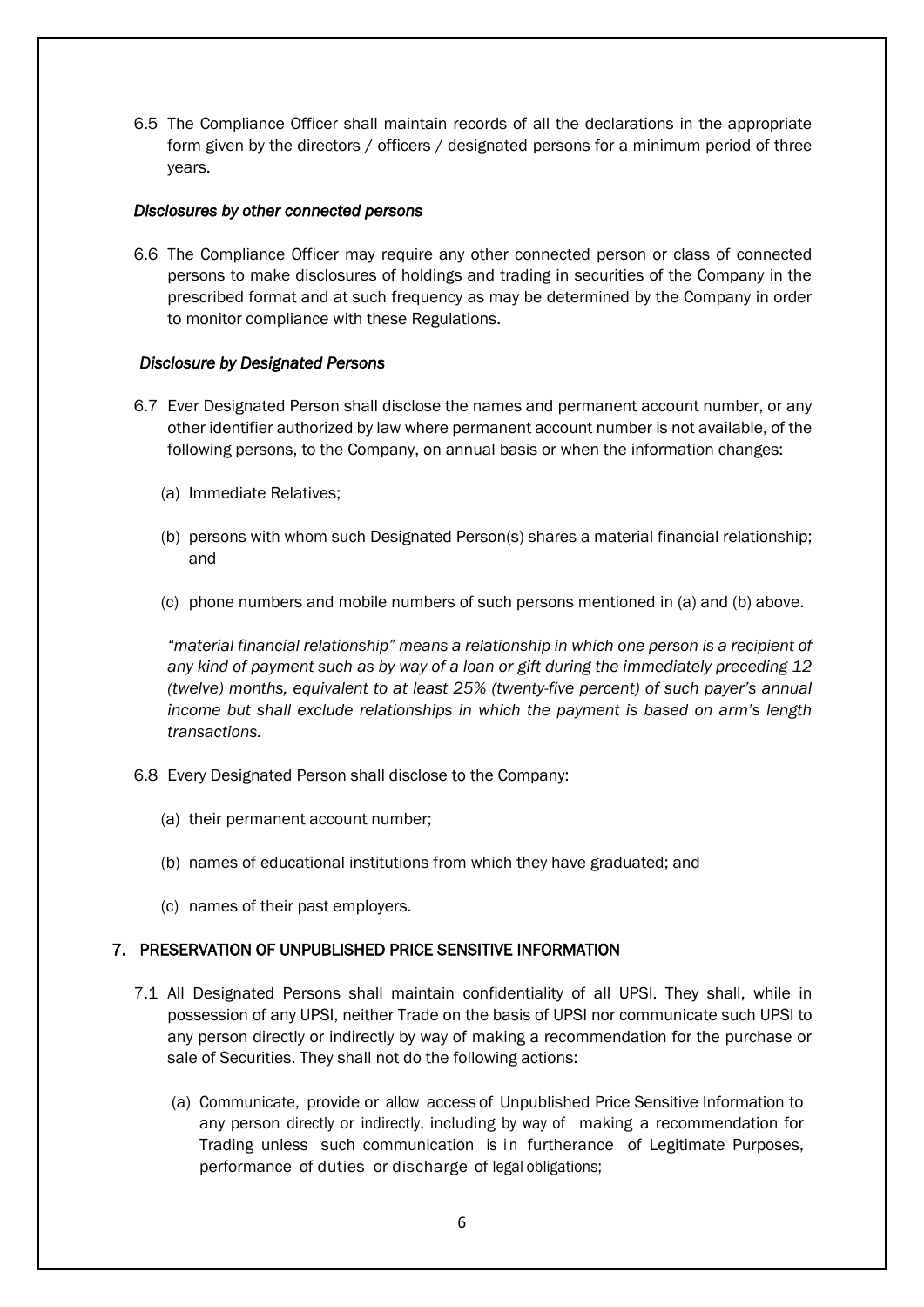- (b) Discuss UPSI in public places;
- (c) Disclose UPSI to any Employee who does not need to know the information for discharging his or her duties;
- (d) Recommend to anyone that they may undertake Trading while being in possession, control or knowledge of the UPSI; and
- (e) Trade while in possession of Unpublished Price Sensitive Information.
- 7.2 Need to Know Basis: Unpublished Price Sensitive Information is to be handled on a "need to know" basis, i.e., should be disclosed only to those within and outside the Company who need to know such information to discharge their duty, in furtherance of a Legitimate Purpose and whose possession of such information will not give rise to a conflict of interest or appearance of misuse thereof.
- 7.3 No person shall procure from or cause the communication by any Insider of UPSI relating to the Securities except in furtherance of Legitimate Purpose.
- 7.4 Limited access to confidential information: Files containing UPSI shall be kept secure. Computer files must have adequate security of login and password. Without prejudice to the above, employees shall follow such guidelines for maintenance of electronic records and systems as may be prescribed by the Compliance Officer from time to time.
- 7.5 UPSI may be communicated, provided, allowed access to or procured, in connection with a transaction that would fulfils the following conditions:
	- (a) entail an obligation to make an open offer under the Takeover Regulations where the Board is of the informed opinion that the sharing of such information is in the best interests of the Company;
	- (b) not attract the obligation to make an open offer under the Takeover Regulations where the Board is of informed opinion that the sharing of such information is in the best interests of the Company and the UPSI is disseminated to be made Generally Available at least two trading days prior to the proposed transaction being effected in such form as the Board may determine to be adequate and fair to cover all relevant and material facts.
- 7.6 The Board shall require the parties receiving UPSI to execute such agreements confidentiality and non-disclosure agreement to ensure that such parties shall keep information so received confidential, except for the limited purpose as mentioned in Clause 7.5 above, and shall not Trade when in possession of UPSI.
- 7.7 The Board or any officer authorized by the Board shall maintain a structured digital database of all such persons with whom UPSI is shared, along with their Permanent Account Number or any other identifier authorized by law where Permanent Account Number is not available. Such databases shall be maintained with adequate internal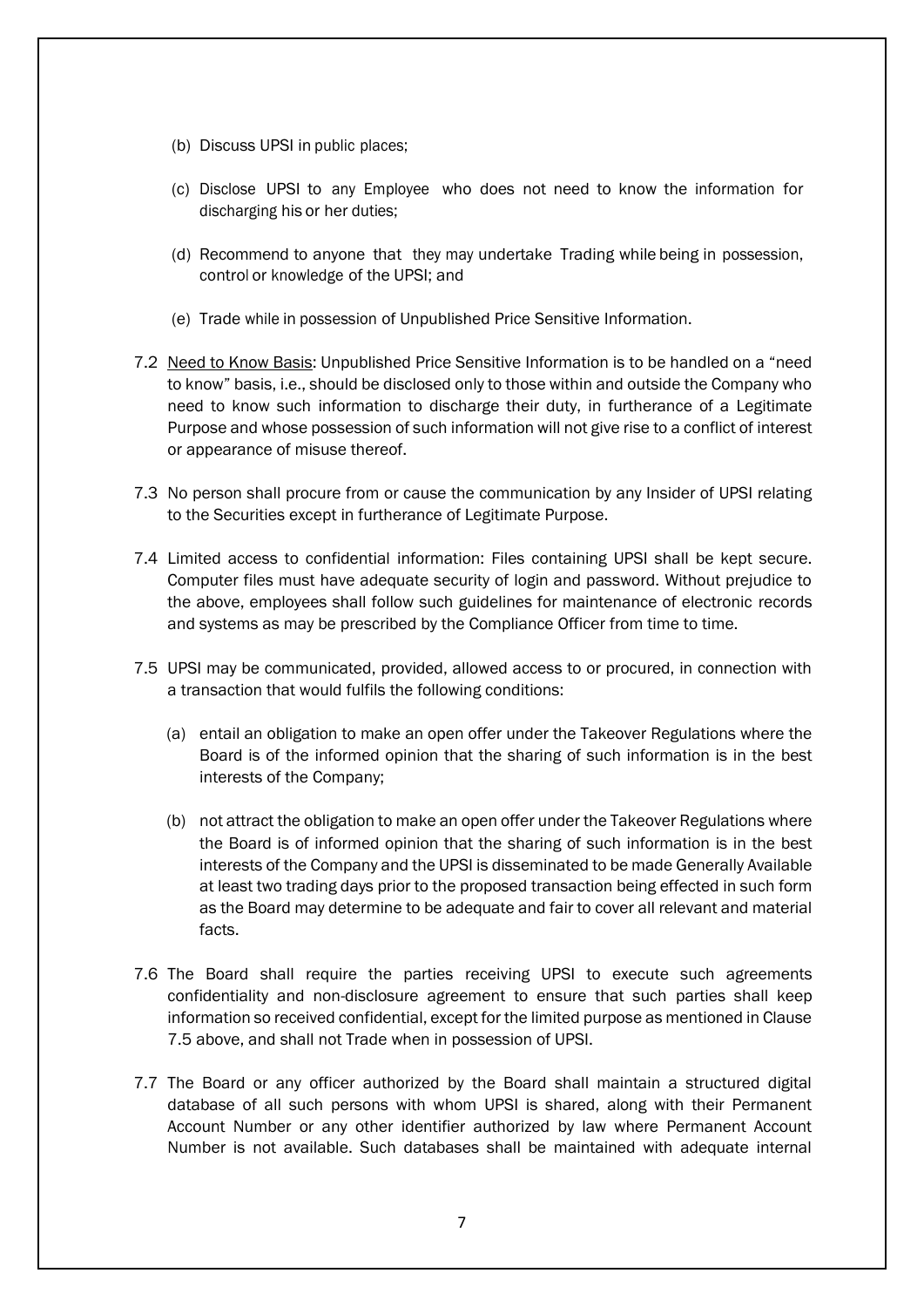controls and checks such as time stamping and audit trails to ensure non-tampering of the database.

7.8 The Board shall ensure that the gap between clearance of accounts by audit committee and board meeting should be as narrow as possible and preferably on the same day to avoid leakage of material information.

#### 8. CHINESE WALL PROCEDURES

- 8.1 To prevent the misuse of Unpublished Price Sensitive Information, the Company shall adopt a Chinese Wall system in which departments which routinely have access to Unpublished Price Sensitive Information ("inside areas") shall be separated from departments dealing in sales/marketing, or any other such department which does not require access to UPSI in order to carry out their functions ("public areas").
- 8.2 The following shall act as a guideline in the implementation of a Chinese Walls policy:
	- (a) The Employees in the inside areas are not allowed to communicate any to UPSI to anyone in the public areas;
	- (b) The Employees in the inside areas may be physically separated from the Employees in public areas;
	- (c) Employees from the public areas may be 'brought over the wall' and allowed the possession of UPSI only in exceptional circumstances and on a strict 'need to know' basis for Legitimate Purpose, as per the intimation and under the supervision of the Compliance Officer.

#### 9. TRADING RESTRICTIONS

All Designated Persons of the Company shall be subject to trading restrictions in the following manner:

#### *9.1 Trading Window*

The Trading Window shall be closed during the time when the Compliance Officer determines that the Designated Persons can reasonably be expected to have possession of UPSI. Designated Persons and their Immediate Relatives shall not Trade when the Trading Window is closed.

The timing for re-opening of the Trading Window shall be determined by the Compliance Officer taking into account various factors including the UPSI in question becoming Generally Available and being capable of assimilation by the market, which in any event shall not be earlier than 48 (forty-eight) hours after the information becomes Generally Available. Trading Window can also be closed from the end of every quarter till 48 hours after the declaration of financial results.

All Designated Persons shall conduct all their dealings in the Securities only when the Trading Window is open and no Designated Person or their Immediate Relative shall deal in the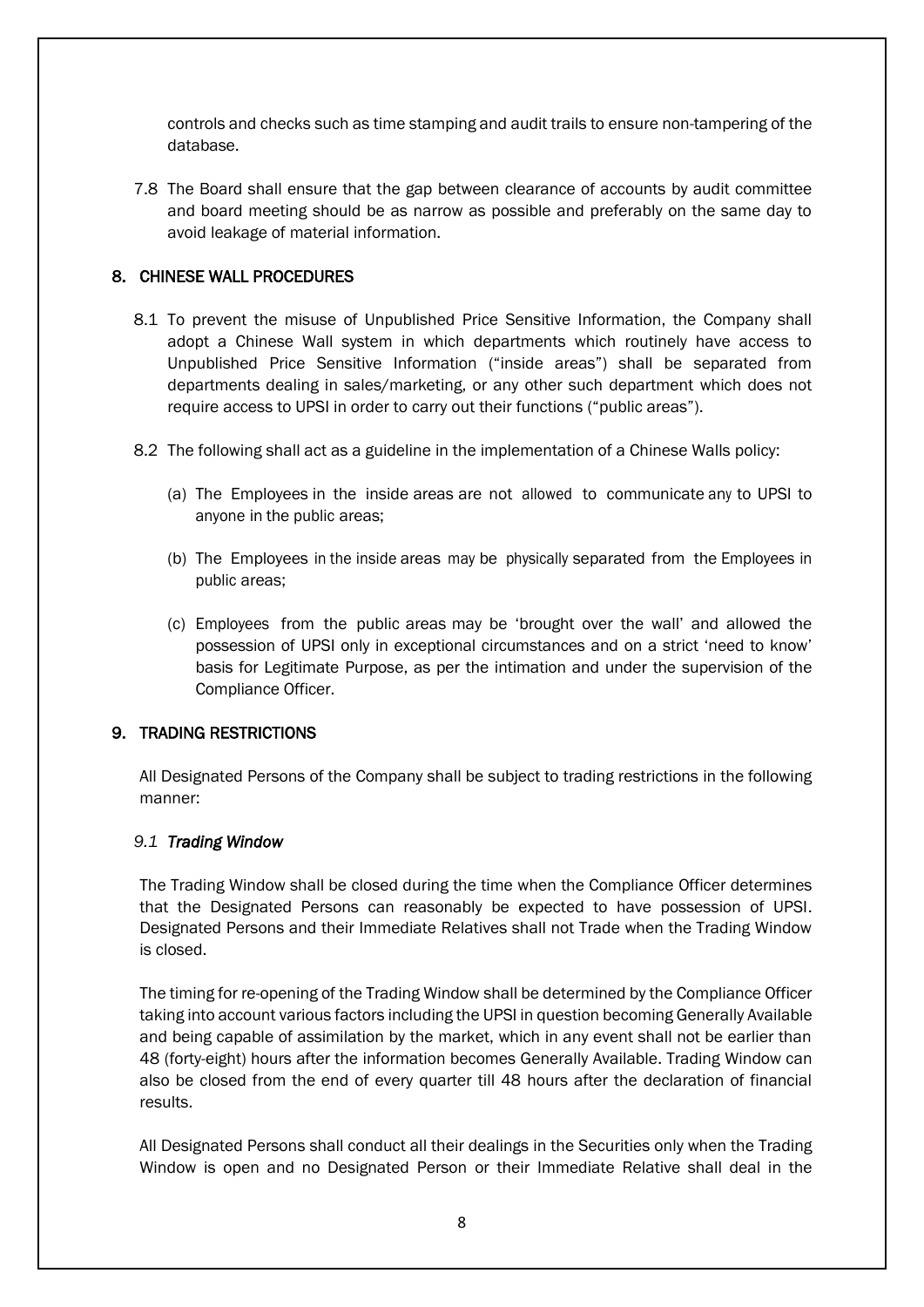Securities during the period when the Trading Window is closed or during any other period as may be specified by the Compliance Officer from time to time.

#### *9.2 Pre-clearance of Trade*

All Designated Persons of the Company intending to Trade, when the Trading Window is open, shall seek pre-clearance in the prescribed form (Annexure B) from the Compliance Officer, if the value of the proposed Trade is above such thresholds as the Board may stipulate (and in the absence of a specific stipulation, for any Trade in respect of the Securities). Such preclearance shall be valid for a period of 7 days from the date of approval.

Prior to approving any Trades, the Compliance Officer shall be entitled to seek declarations to the effect that the applicant Designated Person is not in possession of any UPSI. He shall also have regard to whether any such declaration is reasonably capable of being rendered inaccurate.

If a transaction is not executed within the approval period of 7 (seven) days, Designated Person(s) (as the case may be) must apply to the Compliance Officer for a fresh pre clearance of the transaction, if they intend to transact again.

Upon completion of the proposed transaction, the Designated Person shall, within 2 (two) days of completion, communicate all the details of the said transaction in writing to the Compliance Officer.

When such transactions reported by the Designated Persons crosses the thresholds prescribed under the Regulations, the Company shall intimate the same to the stock exchanges as required under the Regulations.

#### *9.3 Restriction on opposite transactions*

Designated Person are restricted from entering into opposite transactions (contra trade) i.e., sell or buy any number of shares during next six months following the prior transaction. Provided that such restriction requirement shall not be applicable for Trades pursuant to exercise of stock options.

*Explanation: if a Designated Person has bought shares of the company, he can continue to buy the shares (when the Trading Window is open and subject to Pre-clearance) but cannot sell any number of shares for a period of 6 months from the last date when he bought the shares. Similarly if he sells the shares of the company, he can continue to sell any number of shares but cannot buy any shares for a period of 6 months from the last date when he sold the shares.*

In case of an emergency, the 6 months holding period may be waived by the Compliance Officer after recording in writing the reasons in this regard and that the relaxation does not violate the Regulations.

Notwithstanding the above, should the Designated Persons execute an opposite transaction, inadvertently or otherwise, in violation of the restrictions set out above, without prejudice to any other action against such Designated Person under law, the profits from such Trade shall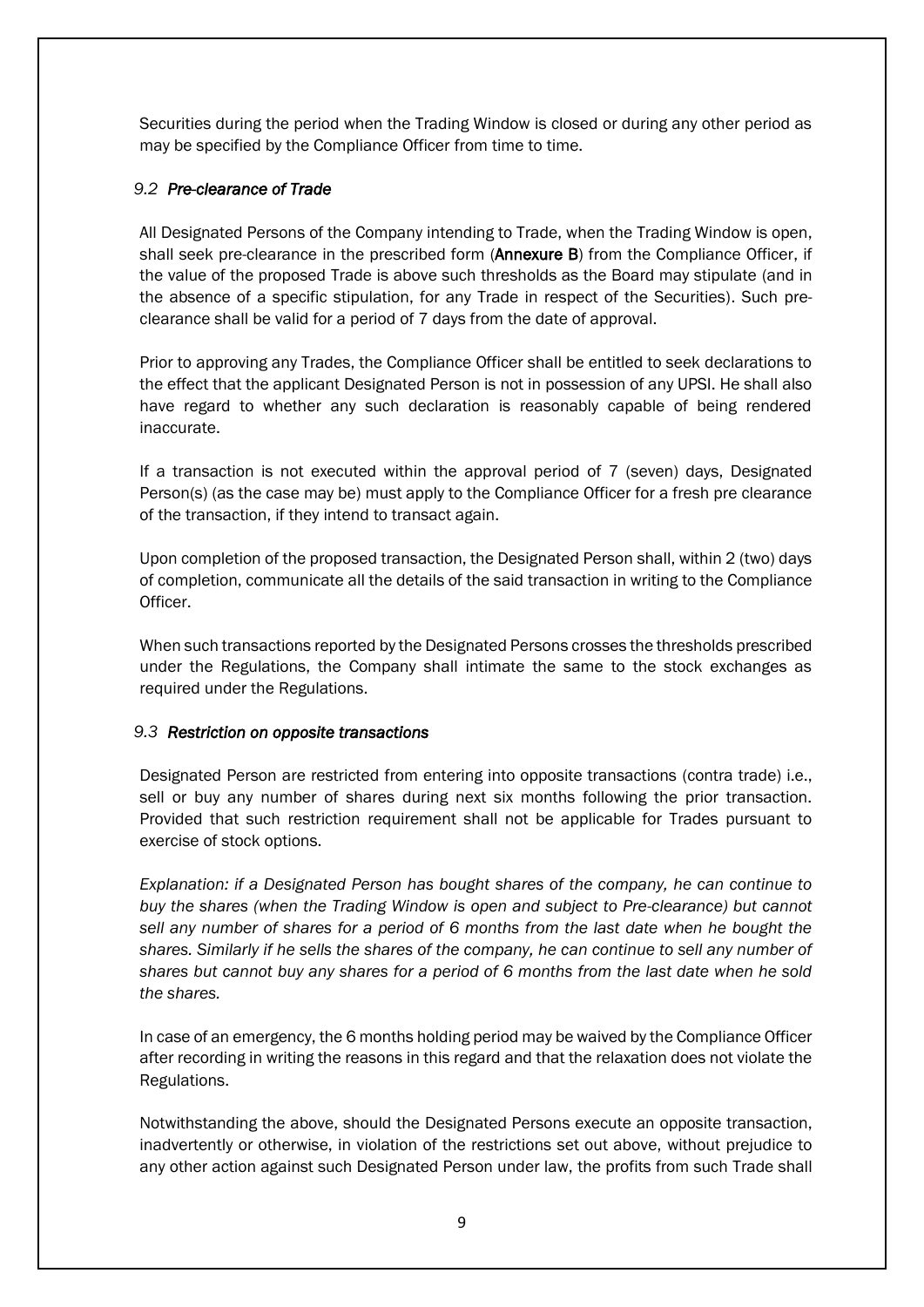be liable to be disgorged for remittance to SEBI for credit to the Investor Protection and Education Fund administered by SEBI under the Act.

#### *9.4 Restrictions on Derivative Transactions*

Designated Persons of the Company shall not take positions in derivative transactions in the shares of the Company at any time.

#### *9.5 Obligations of Immediate Relatives*

Where a Trade is sought to be undertaken by an Immediate Relative of a Designated Person, it shall be the responsibility of the Designated Person to ensure that such Immediate Relative complies with the provisions of this Code (including this Paragraph 9). For this purpose, it is hereby clarified that the provisions of this Paragraph 9 which are applicable to the Designated Person, shall apply *mutatis mutandis* to such Immediate Relative seeking to undertake a proposed Trade, and the Designated Person shall undertake all actions specified under this Paragraph 9 on behalf of the Immediate Relative.

#### *9.6 Exclusions*

Trading in the following instruments would not require prior approval of the Compliance Officer:

- all types of mutual funds
- all types of exchange traded funds
- gold
- commodities futures and options
- currencies futures and options
- insurance & tax saving products

# 10. TRADING PLAN

Designated Persons who wish to trade in Securities may formulate a trading plan as prescribed under the Regulations.

The Trading Plan so formulated shall be presented to the Compliance Officer and for public disclosure. It shall adhere to the following terms:

- (a) It shall not entail commencement of trading on behalf of the Insider earlier than six (6) months from the public disclosure of the Trading Plan;
- (b) It shall not entail trading for the period between the twentieth (20th) Trading Day prior to the last day of any financial period for which quarterly results or annual result are required to be announced by the Company and the second (2nd) Trading Day after the disclosure of such financial results;
- (c) The Trading Plan shall entail trading for a period of not less than twelve months;
- (d) It shall not entail overlap of any period for which another Trading Plan is already in existence;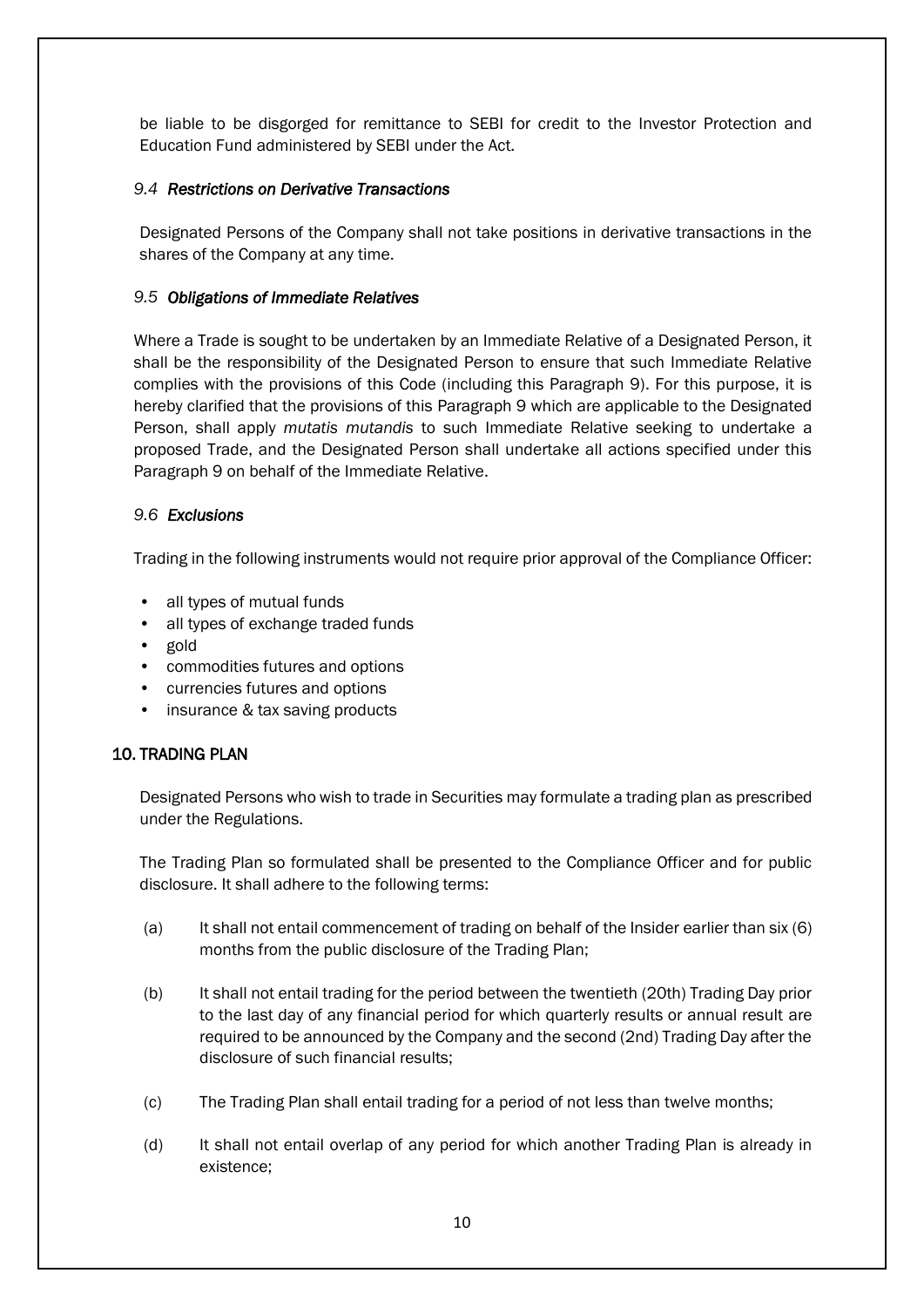- (e) It shall not entail trading in the Securities for market abuse;
- (f) It may set out either the value of trades to be effected or the number of the Securities to be traded along with the nature of the trade and the intervals at, or dates on which such trades shall be effected.

The Compliance Officer shall review the Trading Plan to assess whether such plan would have any potential for violation of the Regulations and shall be entitled to seek such express undertaking as may be necessary to enable such assessment and to approve and monitor the implementation of the plan. Provided that pre-clearance of trades shall not be required for a trade executed as per an approved trading plan. Provided further that trading window norms and restrictions on contra trade shall not be applicable for trades carried out in accordance with an approved trading plan.

The Trading Plan, once approved, shall be irrevocable and the Insider shall mandatorily have to implement the plan, without being entitled to either deviate from it or to execute any trade in the Securities outside the scope of the Trading Plan. However, the implementation of the Trading Plan shall not be commenced, if at the time of formulation of the plan, the Insider is in possession of UPSI and the said information has not become Generally Available at the time of the commencement of implementation. The commencement of the Trading Plan shall be deferred until such UPSI becomes Generally Available information.

Upon approval of the Trading Plan, the Compliance Officer shall notify the plan to the stock exchanges on which the Securities are listed.

#### 11. POWERS TO INVESTIGATE OFFENCES

In relation to any offences by Designated Persons, the Compliance Officer shall have the power to:

- (a) Serve a notice on the Designated Person. Provided that, if the Board is of the opinion that it is necessary in the interest of the Company, it can initiate such proceedings without serving any notice.
- (b) Investigate such records and documents in his/ her possession or in the possession of the Company.
- (c) If any action is taken against the Designated Person, record reasons for the same in writing.

#### 12. PENALTY FOR CONTRAVENTION

Every Designated Person shall be individually responsible for complying with the applicable provisions of this Code (including to the extent the provisions hereof are applicable to their Immediate Relatives).

Any contravention of the Code shall, in addition to being penalised in accordance with the law, also be subject to disciplinary action which in respect of an Employee may include wage freeze,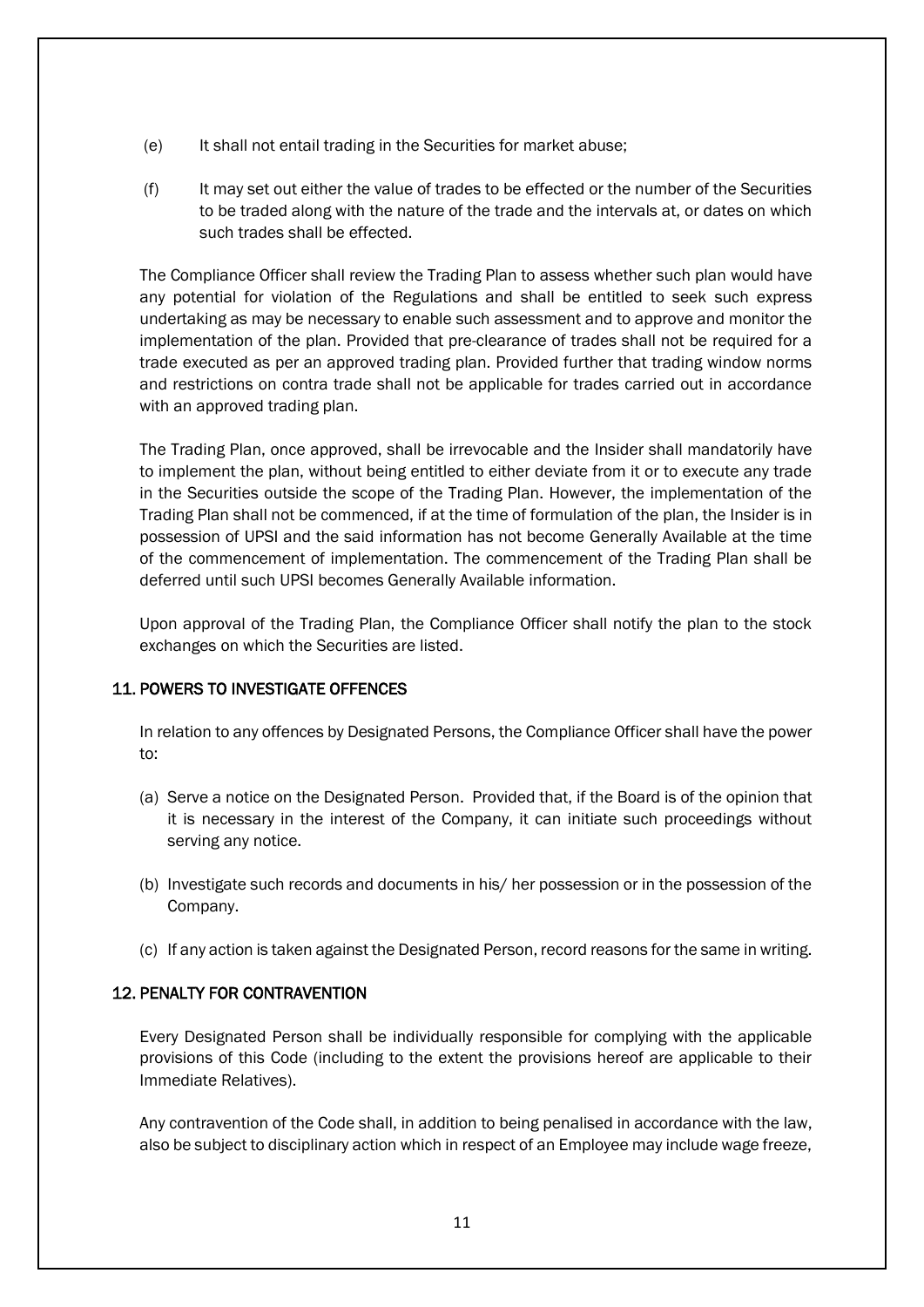suspension, recovery, clawback, or termination of employment, or any other measure deemed appropriate by the Board.

Action taken by the Company for violation of the Regulations or this Code against any person will not preclude SEBI from taking any action for violation of the Regulations or any other applicable laws/rules/regulations. Penalties for contravention of provisions of the Regulations may be leviable by SEBI as per the Act and the rules/ regulations thereunder.

In the event that a violation of the Regulations by any person has been identified by the Compliance Officer, he/ she shall forthwith inform the Board of the Company about the violation. The penal action will be initiated by the Compliance Officer on obtaining suitable directions from the Audit Committee. The Compliance Officer shall simultaneously inform SEBI about such violation. The person, against whom information has been furnished by the Company/Compliance Officer to SEBI for violations of the Regulations/Code, shall provide all information and render necessary co-operation as may be required by the Company, Compliance Officer or SEBI in this connection.

#### 13. POWER OF THE BOARD / COMPLIANCE OFFICER TO EFFECT MODIFICATIONS TO THESE RULES

The Board / Compliance Officer may amend, abrogate, modify or revise any or all clauses of this Code in accordance with the applicable provisions of the Regulations, and all other applicable laws from time to time.

#### 14. CAUTION

All Designated Persons are hereby requested in their own interest not to trade in the shares of the Company without prior clearance of the Compliance Officer. In case of any difficulty in understanding this Code all Designated Persons should contact the Compliance Officer/ Company Secretary.

\*\*\*\*\*\*\*\*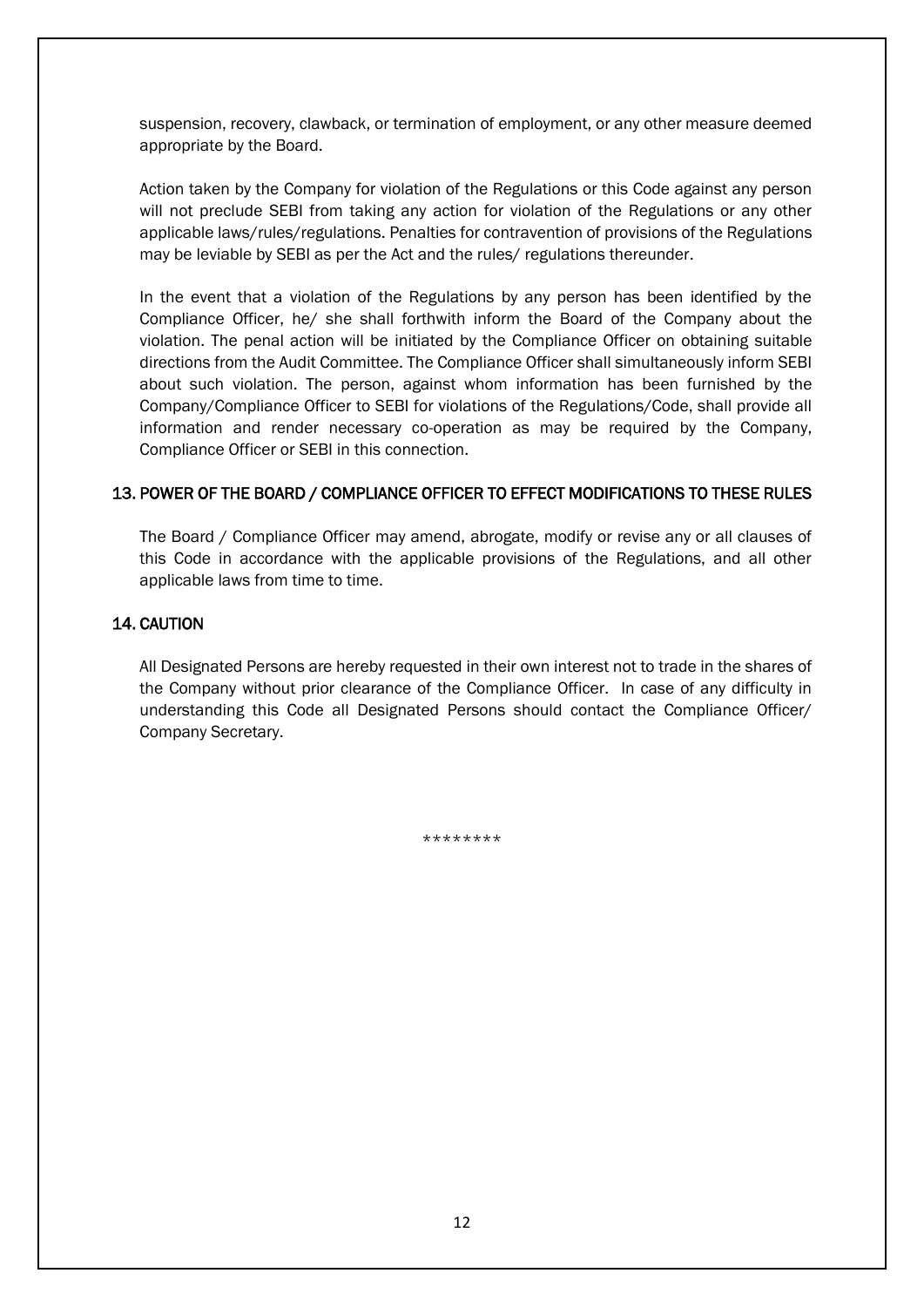

#### Annexure A

#### (To be furnished by the Designated Employee to the Compliance Officer furnishing details of Self and Immediate Relatives upon appointment and on an yearly basis)

1. Name of Designated Employee:

|    | a) Designation             |                    |            |
|----|----------------------------|--------------------|------------|
|    | b) Address (Official)      |                    |            |
|    | c) $DPID$ :                | Client ID:         | <b>PAN</b> |
|    | d) No. of Shares           |                    |            |
| 2. | Name of Spouse             |                    |            |
|    | DPID:                      | Client ID:         | <b>PAN</b> |
|    | No. of Shares              |                    |            |
| 3. | Name of Immediate Relative |                    |            |
|    | Relationship               |                    |            |
|    | DPID:                      | Client ID:         | <b>PAN</b> |
|    | No. of Shares              |                    |            |
| 4. | Name of Immediate Relative |                    |            |
|    | Relationship               |                    |            |
|    | DPID:                      | Client ID:         | <b>PAN</b> |
|    | No. of Shares              |                    |            |
| 5. | Name of Immediate Relative |                    |            |
|    | Relationship               |                    |            |
|    | DPID:                      | Client ID:         | <b>PAN</b> |
|    | No. of Shares              |                    |            |
|    |                            | Signature : ______ |            |
|    |                            | Date               |            |
|    |                            |                    |            |

*Note: Immediate Relative as defined under the SEBI Prohibition of Insider Trading Code includes Spouse of the Designated Person. Further parents, sibling and children of the Designated Person and his/ her Spouse are included only if they are financially dependent on the Designated Person or consults him/ her for trading decisions. Please provide your disclosure accordingly.*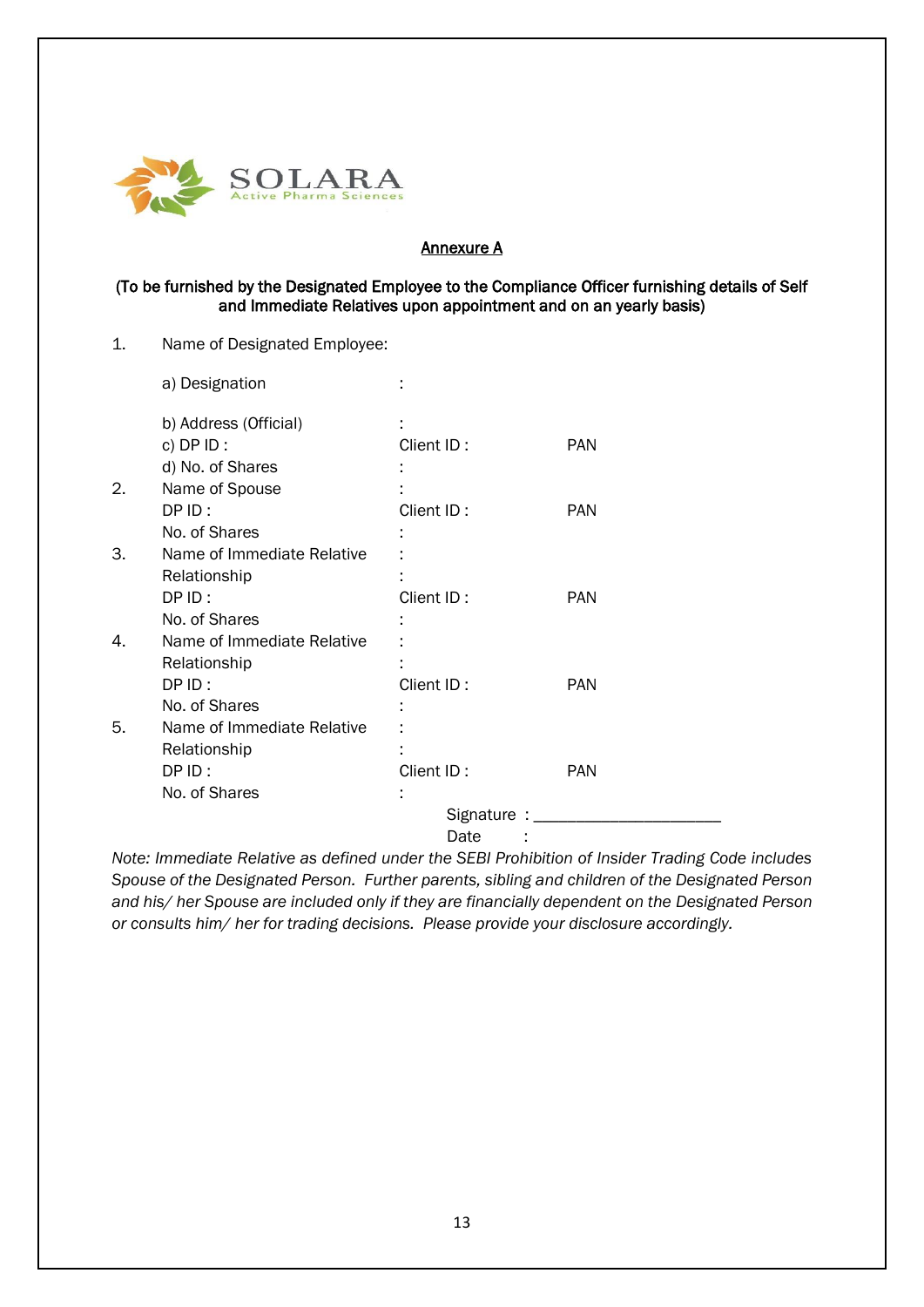

# Annexure B

# Pre-clearance Form (To be furnished to the Compliance Officer for Pre-clearance) (Valid for a period of 7 days from the date of approval)

| I Mr.                                                                                     | S/0.          | residing at |                 |
|-------------------------------------------------------------------------------------------|---------------|-------------|-----------------|
|                                                                                           | designated as |             | wish to deal in |
| the shares of the Company in my own name, for which I furnish the following particulars:- |               |             |                 |

- a) Number of shares intended to be purchased:
- b) Number of shares intended to be sold:
- c) DP Id : Client Id :

I also declare that:

- a) That I do not have any access to nor have I received unpublished price sensitive information upto the time of signing this undertaking.
- b) That in the event of receipt of such unpublished price sensitive information after signing this undertaking but before the execution of the transaction I will inform the Compliance Officer of the change and will refrain from dealing till such information is made public.
- c) That I have not contravened the code of conduct for prevention of SEBI (Prohibition of Insider Trading Regulations), 2015 and the Code as framed by the Company.
- d) That I have made a full and true disclosure in the matter.
- e) That unless previously approved by the Compliance officer, I will not sell the securities within 6 months of such acquisition.

PLACE:

……………………………………… NAME DATE: DATE: